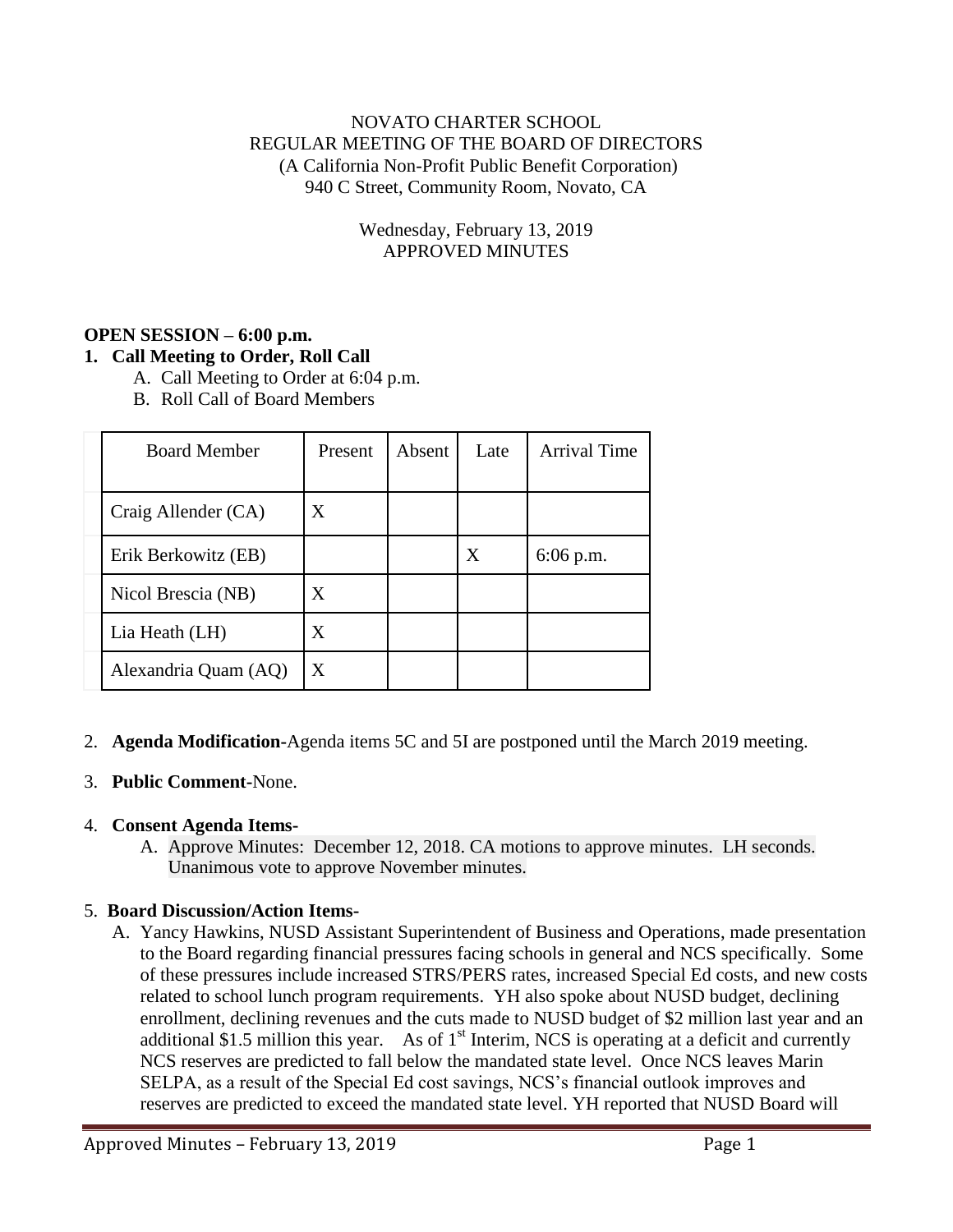consider capping NCS's SELPA costs at 3.0% which together with Governor's proposed budget increases should put NCS at the level of reserves mandated for certification for 2019/2020.

- B. Approval of the Final Audit Report for Prior Year-CA motioned to approve. LH seconded. Unanimous vote to approve Final Audit Report.
- C. Approve IRS Form 990 And FTB Form 199-Postponed until the March 2019 meeting.
- D. Approval of the Conflict of Interest Code Board Policy #200-AQ motioned to approve. CA seconded. Unanimous vote to approve Conflict of Interest Code Board Policy #200.
- E. Approval of Overnight Field Trips-EB motioned to approve. LH seconded. Unanimous vote to approve overnight field trips.
- F. Approval of Low-Performing Students Block Grant (LPSBG) Plan-EB motioned to approve. AQ seconded. Unanimous vote to approve LPSBG Plan.
- G. Approval of Safety Plan-The Safety Plan will be updated yearly, presented at a public meeting, then approved by the Board and presented to NUSD. EB motioned to approve. CA seconded. Unanimous vote to approve Safety Plan.
- H. 1<sup>st</sup> Reading NCS Student Discipline Policy-Board Members will review policy and send comments to Administration. There will be a second review and possible approval next month.
- I. Review message to community-Postponed until the March 2019 meeting. EB provided update that he is working on gathering information about costs for STERS/PERs and special education. Board members discussed ideas about how parents can contribute in different ways such as donating the sum equal to the cost of their child's absence.
- J. Collect Form 700 from Board Members-Board members turned their forms in to AJ.
- K. Discussion/Study: Alliance Path to Membership-NL presented. The Alliance accreditation process going well and staff is invigorated. Staff assessed NCS in connection with the Alliances' 7 core principles. NL will send board summary of NCS's strengths and challenges related to these core principles.

# 5. **Information Items: Reports**

- A. Updates on Special Ed/SELPA-NL reported. NUSD declined to grant NCS early release but has proposed capping SELPA costs at 3% per year. A draft NCS/NUSC amended MOU regarding the 3% cap is being circulated. NCS was accepted by the El Dorado SELPA and our acceptance may be deferred for one year. NL is in process of applying to Sonoma SELPA.
- B. Legal updates-AJ reported. She met with NUSD regarding the legally mandated meal program and is waiting for a cost proposal from the district to provide meal services and/or administrative support. AJ will have an update for the next meeting. Discussions continue with Matthew